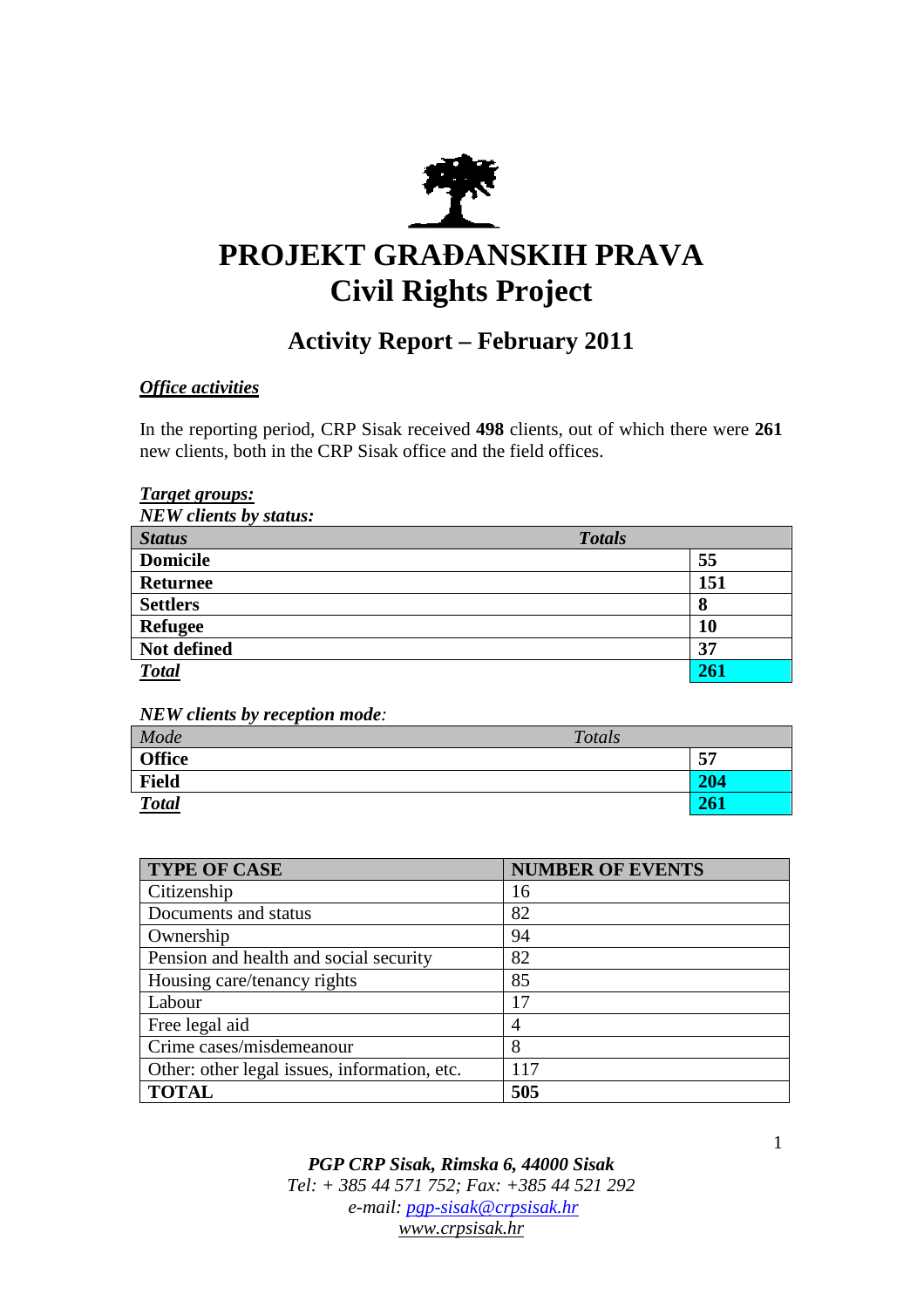During the reporting period, there were **189** successfully solved requests. They mainly relate to documents, establishment of ownership and other cases.

| Appeals/complaints     | 29  |
|------------------------|-----|
| Lawsuits               | 8   |
| Administrative lawsuit |     |
| Letters                | 85  |
| Requests               | 45  |
| Submissions            | 98  |
| Legal counseling       | 212 |
| Quick advises          | 99  |
| <b>TOTAL</b>           | 577 |

#### **ASSISTANCE**

#### *Legal issues*

The legal issues that CRP has been dealing with remain the same, as it can be seen in the table above (type of case.) Also, despite of some changes in proceedings, the problems related to cases remain generally the same: lengthy proceedings, postponing of court hearings, not encouraging the return of refugees, etc. The courts and administration do not act impartially when the State is involved in the case, but exactly the opposite, being completely on the side of the State. The laws, even when they are good, are not being applied well, etc.

The following case will demonstrate the above said. The client **M.D. (CRP 7474)** returned to Croatia in 1997. When she returned, her family house was occupied by the Bosnian refugees. After they moved out, she moved into the house. In 2000, the client received a letter from the **State Agency for legal Transactions and Mediation of Real Estates (APN)** to vacate the house, stating that the house was property of the Republic of Croatia. This is when the client found out that the house was sold to the State, based on false power of attorney given to Ms. Dušanka Borojević. The power of attorney was definitely false because it was signed by the three owners of the house, out of who two were dead at that time. Namely, they were the mother and father in law of the client. The mother in law died in 1992 and the father died during the Second World War, so they definitely could not sign the document in 1998.

The client filed criminal charges against the person who sold the house to APN, i.e. to the Republic of Croatia.

However, as the client did not move out of her house, in 2006 the State filed a lawsuit for eviction against the client. The case has been ongoing and on 17 February 2011, the client received the Municipal court decision saying that the clients had to vacate the house within 15 days and pay the court expenses. An appeal was filed.

In the meantime, the client filed a counter-claim for annulment of the contract on sale of the house, as it was based on the false document. CRP also filed a submission asking the court to stop proceeding the case for eviction until this case for annulment of contract was over. However, the court rejected this request and proceeded the case

> *PGP CRP Sisak, Rimska 6, 44000 Sisak Tel: + 385 44 571 752; Fax: +385 44 521 292 e-mail: pgp-sisak@crpsisak.hr www.crpsisak.hr*